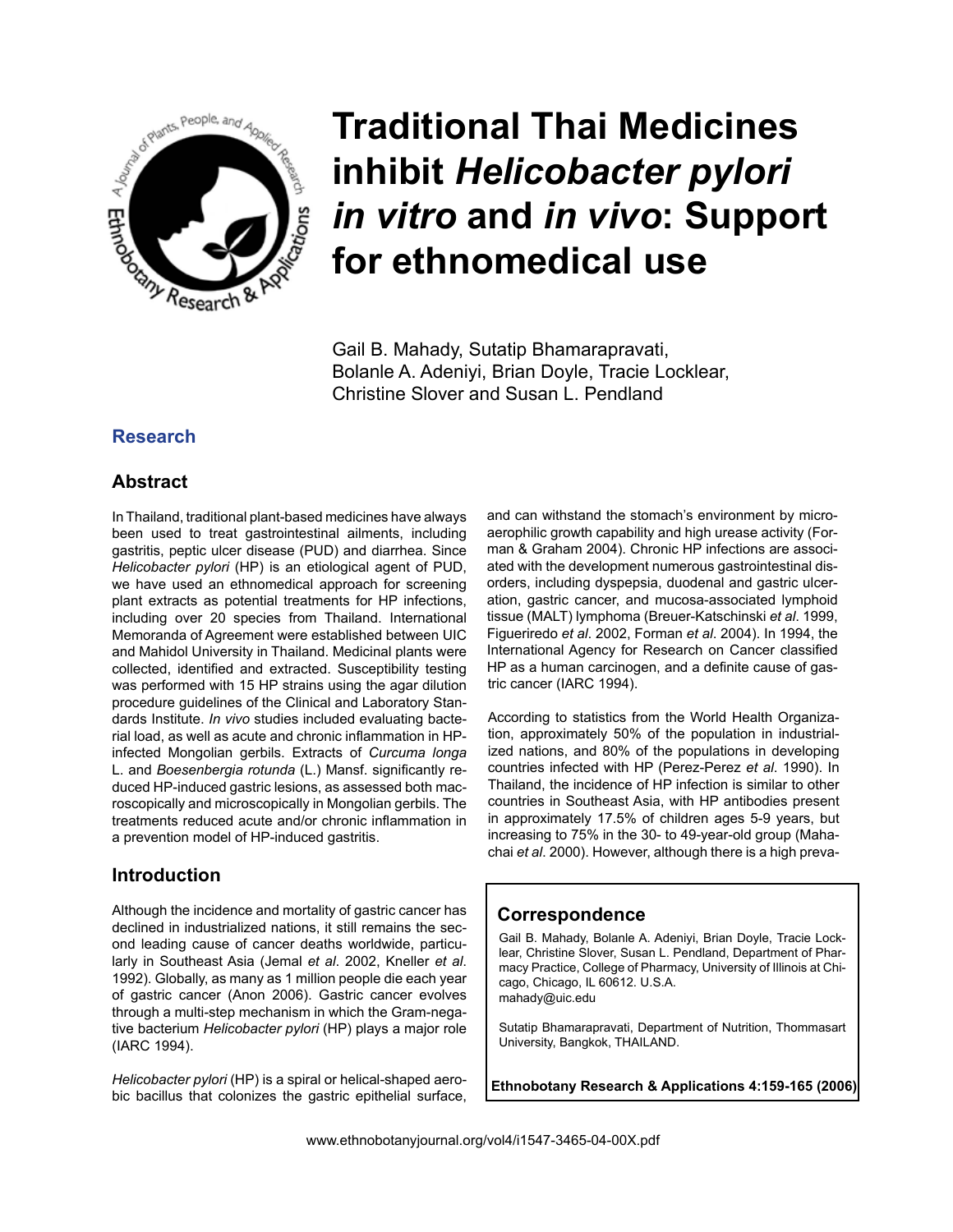lence of HP infection in Thailand, the incidence of gastric atrophic changes, intestinal metaplasia, and gastric cancer are significantly lower than other countries (Atisook *et al*. 2003, Matsuhisa *et al*. 2003, Sriamporn *et al*. 2002). The reasons for this paradox are not well understood but appear to be related to diet and life style (Bhamarapravati *et al*. 2003). The diet in Thailand includes a wide range of unique fruits, vegetables and spices, many of which are also used ethnomedically for the treatment of gastrointestinal disorders (Murakami *et al*. 1994).

Ethnobotanical searches and reviews Traditional Thai medical texts, as well as the Napralert database for plants used in Thailand for the treatment of gastrointestinal and HP infections, led to a list of over 50 plant species, of which 20 (as 25 plant parts) were collected in Thailand for testing. The plant parts were extracted and the extracts tested for anti-HP activity *in vitro*, of which 12 extracts were shown to be active *in vitro* (13). Here, we report new *in vitro* and *in vivo* data on two Thai plants from the Zingiberaceae, namely finger-root (*Boesenbergia rotunda* (L.) Mansf.) and turmeric (*Curcuma longa* L.), both of which are used in Thailand for the treatment of gastrointestinal ailments, including peptic ulcer disease (Mahady 2005).

## **Materials and Methods**

Reviews of Traditional Thai medical texts and the Napralert database for plants used in Thailand for the treatment of gastrointestinal and HP infections were performed as described (Bhamarapravati *et al*. 2003). These searches led to a list of over 50 plant species from Thailand, of which the results of 20 were previously reported (Bhamarapravati *et al*. 2003)(Figure 1). Two plant species were selected for further *in vitro* and *in vivo* testing: *Boesenbergia rotunda* (finger-root) and *Cucurma longa* (turmeric) based on their use in Traditional Thai medicine for the treatment of gastrointestinal ailments.

The rhizomes of these plants were collected in Thailand after obtaining a Memorandum of Agreement between the University of Illinois at Chicago and Mahidol University, Bangkok, Thailand. Five hundred grams of finger-root rhi-



**MIC=50mcg**

zomes and 1 kg of dried turmeric rhizomes were obtained from Jatujak market, Jatujak, Bangkok, Thailand. The collected plants were identified by Ms. Thaya Jenjittikul, Department of Plant Science, Faculty of Science, Mahidol University, Bangkok, Thailand. Herbarium specimens were deposited at Mahidol University, Faculty of Science. The outer surface of the rhizomes were cleaned with soap and water, the plant parts were cut into 1 cm slices and then dried in 55°C hot air oven for 24-48 h. The dried rhizomes were then ground to a fine powder and extracted twice in an Erlenmeyer flask containing 95% ethanol (2 x 500 ml) at room temperature on a rotary shaker for 24 h. Each extract was filtered through Whatman no. 1 filter paper and the resultant filtrate was concentrated to dryness under reduced pressure. The extracts were then defatted with 500 ml of hexane and the resulting defatted extracts were concentrated to dryness under reduced pressure. The concentrated extracts were stored in coded sterile borosilicate glass vials under desiccation at -20ºC. A 10.0 mg sample of each plant extract was used for the *in vitro* susceptibility testing against the various HP strains. For the animal studies, 100 grams of the extracts were prepared.

#### *In Vitro susceptibility Testing*

fication of each organism has been confirmed by Gram cus aureus ATCC 29213 was included in the susceptibility **MIC=100mcg** Susceptibility testing was performed using the agar dilution procedure guidelines of The National Committee for Clinical Laboratory Standards (NCCLS 2005). The plant extract were dissolved using a minimal volume of solvent. The solvents used to dissolve the extracts were dimethyl sulfoxide (DMSO), ethanol, or sterile distilled water. Sterile distilled water was used for further dilutions (serial) of the dissolved plant extracts. Final concentrations of the extracts tested included 100, 50, 25, and 12.5 µg/ml for each sample. The *in vitro* HP susceptibility tests were performed exactly as previously described (Bhamarapravati *et al*. 2003, Mahady *et al*. 2003a,b). A total of five cagA+ strains of HP were tested, rodent adapted strain B128, M23-3, GTD7-13, G1-1, SS1 and the American Type Culture Collection (ATCC) (Rockville, MD) strain (#43504) of HP were used in the susceptibility testing. Clinical isolates were obtained from Dr. Rick Peek, Division of Gastroenterology, Vanderbilt University, Nashville, TN. The identistain appearance and a positive urease test. *Staphylococ*testing of the plant extracts and amoxicillin for validation of results.

An inoculum of each isolate was prepared by suspending<br>the experiencies in 4.5 ml of oterils trupties are brath and adjusting the turbidity to that of a 2.0 McFarland Standard us-<br>ips a speatraphotomoter of 625 pm. This density produces **NA**<br>MIC > 100 mcg a suspension of approximately 1 x 106 CFU/ml of HP. The<br>crassisms were inoculated onto agar plates containing the the organism in 4.5 ml of sterile tryptic soy broth and ading a spectrophotometer at 625 nm. This density produces organisms were inoculated onto agar plates containing the plant extracts via a 32-prong inoculating device. The device delivers 8 µl per spot resulting in a final inoculum of approximately 1 x 104 CFU/spot. After the spots dried, the

www.ethnobotanyjournal.org/vol4/i1547-3465-04-159.pdf

**MIC=25mcg MIC=12.5mcg**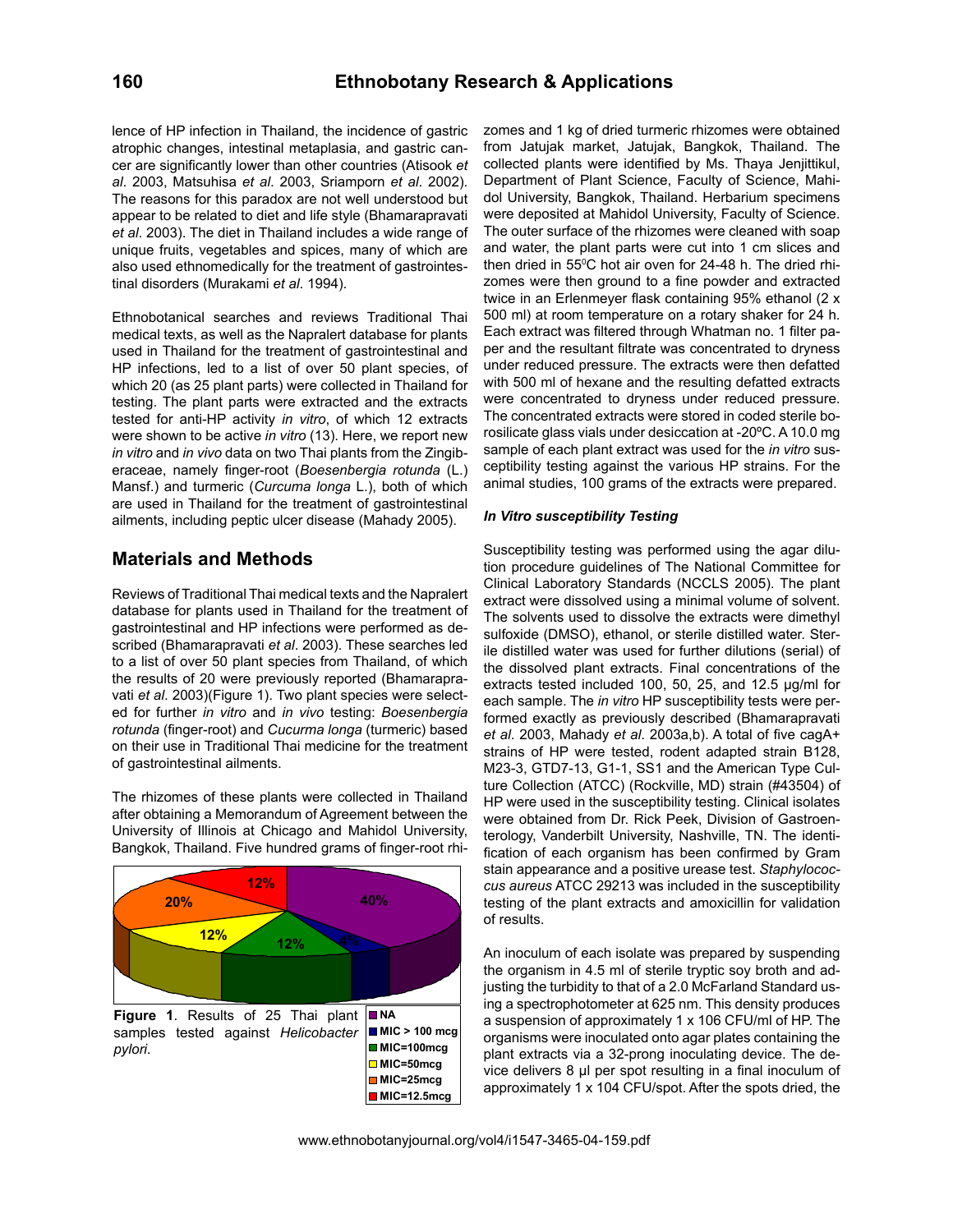plates were incubated at 37°C in 10% CO2 and examined for growth after 5 days. All procedures were performed in duplicate. The minimum inhibitory concentration (MIC) was determined for each plant extract. The MIC is defined as the lowest concentration of an extract or compound at which there is no visible growth (Mahady *et al*. 2003). To ensure that the vehicle did not affect HP growth, minimal to maximal volumes of vehicle solvent were also tested. For quality control and comparative analysis, the antibiotics amoxicillin and metronidazole were also tested with each batch of plant extracts, as a positive control. For the animal studies, the cagA+ HP strain B128 was maintained as previously described (Israel *et al*. 2001).

#### *Mongolian gerbil model*

Specific pathogen-free male Mongolian gerbils (Charles River, Wilmington, Massachusetts, USA), 6 weeks old, were housed in an air-conditioned biohazard room with a 12 h light-dark cycle, and were fed a commercial diet (PURINA 5100) and water ad libitum for 24 hours. The animals were handled according to the guidelines of the AAC and the protocols for this study were approved by the Institutional Animal Care Committee, at the University of Illinois at Chicago prior to the initiation of the work.

In the four-armed study, group  $A(n = 10)$  negative control group and did not receive the treatment or HP challenge. Group B (n =10) served as a positive control and received the HP-challenge but no treatment. Both groups A and B received a standard diet chow (Purina 5100). Groups C and D were the treatment groups and were fed the same chow supplemented with the plant extracts (100 mg/kg body weight) for 3 weeks prior to challenge with HP, and then 6 more weeks after challenge. At 9-weeks of age, all animals except Group A (10 negative controls) were fasted for 12 h and then inoculated with the rodent-adapted HP cag+ strain B128 by gavage (0.5 ml,  $1.7 \times 106$  CFU/animal). Negative control animals were given sterilized broth alone (n = 10). After inoculation, each animal was fasted for 4 h and then fed a basal diet or basal diet supplemented with turmeric extract or finger root extract (dose calculated at 100 mg/kg body weight/day for six weeks). Body weights, as well as diet and water intake were measured three times a week, respectively, and animals were monitored daily for their general health.

Six weeks post-infection, all animals were sacrificed under CO2 euthanasia and their stomachs were resected, opened along the greater curvature, and washed twice with saline. The macroscopic gastric lesions (edema and hemorrhage) in the glandular stomach were recorded, and the wet weight of the whole stomach was measured. The glandular stomach was divided into halves, and one half was fixed in 10% neutral buffered formalin for histological examination, and the other half was transferred to 1.0 ml of sterile 0.1 M phosphate buffered saline (PBS, pH 7.4), homogenized, and plated on selective Trypticase soy agar/5% sheep blood plates containing vancomycin (20 ug/ml), nalidixic acid (10 µg/ml), bacitracin (30 µg/ml), and amphotericin B (2 µg/ml) (Sigma Chemical Company, St. Louis, MO) and grown for 3 to 5 days, as previously described (19). After 5 days, the colonies were counted to determine the level of HP colonization of each stomach. Colonies were identified as HP based on their characteristic morphology, and by urease and oxidase activities; colony counts were expressed as log CFU per stomach. Colonization density was determined by quantitative culture and acute inflammation and chronic inflammation (mononuclear cell infiltration independent from lymphoid follicles) were each graded from 0-3 in the gastric antrum, as previously described (Israel *et al*. 2001; Table 1).

#### *Statistical analyses*

An unpaired t test or a Mann-Whitney U test was applied to determine the differences in quantitative data for gastric lesions and HP infection between two groups. P values of <0.05 were considered to be statistically significant.

## **Results**

#### *Thai medicinal plants for gastrointestinal ailments*

Searches of the ethnomedical Thai literature and the Napralert database resulted in a list of over 50 plant species used in Thailand for the treatment of gastrointestinal ailments. Prioritization of the 50 plant species for collection and testing purposes was performed by associating each of the plant species with previously published experimental reports of antibacterial, anti-ulcer, anti-inflammatory and anti-oxidant activities. This resulting prioritization led to a list of 25 plants that were top priority for test-

**Table 1**. Grading criteria for chronic inflammation and activity of gastritis

| Grade | <b>Chronic inflammation</b>                                                                                                                                                                       | <b>Activity</b>                                                                                       |  |  |
|-------|---------------------------------------------------------------------------------------------------------------------------------------------------------------------------------------------------|-------------------------------------------------------------------------------------------------------|--|--|
| 0     | No increase in number of inflammatory cells                                                                                                                                                       | Same                                                                                                  |  |  |
|       | Uniform infiltration of lamina propria by lymphocytes,<br>plasma cells, and some eosinophils                                                                                                      | Scattered neutrophils in the lamina propria with no<br>leukopedesis in the region of the gastric pits |  |  |
| 2     | Moderately dense infiltration of the lamina propria<br>Moderate number of neutrophils in the lamina propria<br>by lymphocytes and plasma cells<br>with microabscess in the region of gastric pits |                                                                                                       |  |  |
|       | Very dense lymphoplasma cell infiltration in the<br>lamina propria                                                                                                                                | Extensive neutrophils in the lamina propria with<br>obvious cryptitis.                                |  |  |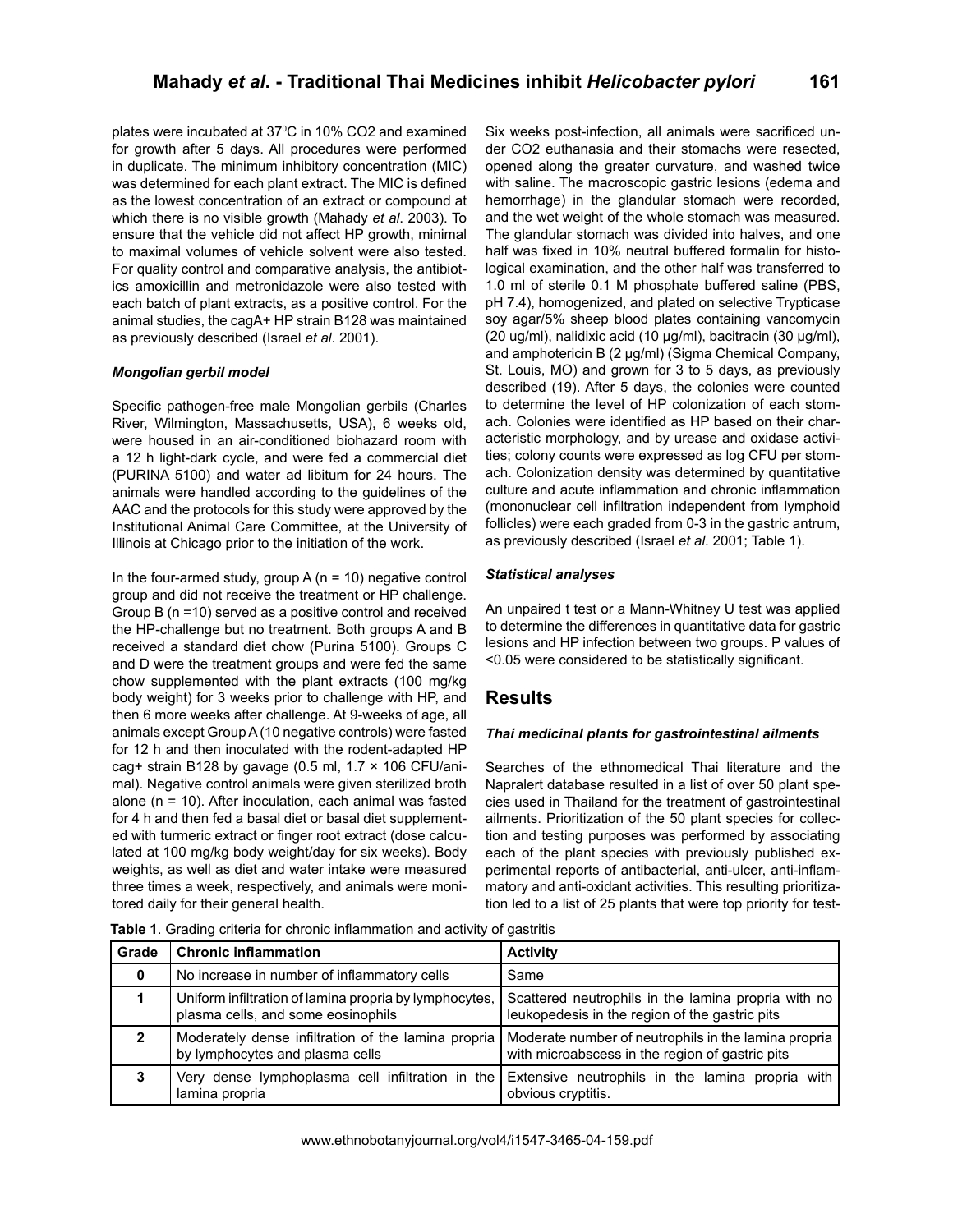| Plant taxa sampled                                                                                                                                                                                                                                                                                                                                                                                                                                                                               | Thai name            | Parts sampled (source)                                      |  |  |
|--------------------------------------------------------------------------------------------------------------------------------------------------------------------------------------------------------------------------------------------------------------------------------------------------------------------------------------------------------------------------------------------------------------------------------------------------------------------------------------------------|----------------------|-------------------------------------------------------------|--|--|
| Artemisia vulgaris L. (Asteraceae)                                                                                                                                                                                                                                                                                                                                                                                                                                                               |                      | leaf <sup>1</sup>                                           |  |  |
|                                                                                                                                                                                                                                                                                                                                                                                                                                                                                                  | โกฐจูพาลำ            |                                                             |  |  |
| Barringtonia acutangula (L.) Gaertn. (Lecythidaceae)                                                                                                                                                                                                                                                                                                                                                                                                                                             | จิกนา                | leaf <sup>1</sup>                                           |  |  |
| Boesenbergia rotunda (L.) Mansf. (Zingiberaceae)                                                                                                                                                                                                                                                                                                                                                                                                                                                 | กระชาย               | rhizome                                                     |  |  |
| Bridelia ovata Decne. (Euphorbiaceae)                                                                                                                                                                                                                                                                                                                                                                                                                                                            | มะกา                 | leaf <sup>1</sup>                                           |  |  |
| Cassia grandis L.f. (Fabaceae)                                                                                                                                                                                                                                                                                                                                                                                                                                                                   | กาพพฤกษ              | leaf <sup>1</sup>                                           |  |  |
| Cleome viscosa L. (Capparaceae)                                                                                                                                                                                                                                                                                                                                                                                                                                                                  | ผักเสี้ยนผื          | leaf <sup>4</sup> & stem <sup>4</sup>                       |  |  |
| Curcuma longa L. (Zingiberaceae)                                                                                                                                                                                                                                                                                                                                                                                                                                                                 | บมิ้น <u>ชัน</u>     | rhizome                                                     |  |  |
| Cycas siamensis Mig. (Cycadaceae)                                                                                                                                                                                                                                                                                                                                                                                                                                                                | ตาลปัตรฟาษี          | spongy integument <sup>2</sup><br>& sarcotesta <sup>2</sup> |  |  |
| Dioscorea hispida Dennst. var. hispida (Dioscoreaceae)                                                                                                                                                                                                                                                                                                                                                                                                                                           | วันกลอย              | aerial tuberous stem <sup>1</sup>                           |  |  |
| Kaempferia galanga L. (Zingiberaceae)                                                                                                                                                                                                                                                                                                                                                                                                                                                            | หอมเปราะ             | rhizome <sup>2</sup>                                        |  |  |
| Litsea elliptica Blume (Lauraceae)                                                                                                                                                                                                                                                                                                                                                                                                                                                               | ทำมัง                | leaf <sup>1</sup>                                           |  |  |
| Melaleuca quinquenervia (Cav.) S.T. Blake (Myrtaceae)                                                                                                                                                                                                                                                                                                                                                                                                                                            | เสม็ด                | leaf <sup>6</sup>                                           |  |  |
| Moringa oleifera Lam. (Moringaceae)                                                                                                                                                                                                                                                                                                                                                                                                                                                              | มะรุม                | bark <sup>3</sup>                                           |  |  |
| Myristica fragrans Houtt. (Myristicaceae)                                                                                                                                                                                                                                                                                                                                                                                                                                                        | จันทน์เทศ            | ari <sup>1</sup>                                            |  |  |
| <i>Myristica sp. (Myristicaceae)</i>                                                                                                                                                                                                                                                                                                                                                                                                                                                             | จันทน์ป่า            | aril <sup>1</sup>                                           |  |  |
| Persicaria chinensis (L.) H. Gross. (Polygonaceae)                                                                                                                                                                                                                                                                                                                                                                                                                                               | <u>เอื้องเพ็ดม้า</u> | leaf <sup>5</sup> & aril <sup>5</sup>                       |  |  |
| Piper retrofractum Vahl (Piperaceae)                                                                                                                                                                                                                                                                                                                                                                                                                                                             | ดีปลี                | leaf <sup>1</sup>                                           |  |  |
| Pouzolzia pentandra (Roxb.) Benn. (Urticaceae)                                                                                                                                                                                                                                                                                                                                                                                                                                                   | ขอบชะนางแดง          | leaf <sup>4</sup>                                           |  |  |
| Syzygium aromaticum (L.) Merr. & L.M. Perry (Myrtaceae)                                                                                                                                                                                                                                                                                                                                                                                                                                          | กานพลู               | leaf <sup>1</sup>                                           |  |  |
| Zingiber officinale Roscoe (Zingiberaceae)                                                                                                                                                                                                                                                                                                                                                                                                                                                       | ปิง                  | rhizome                                                     |  |  |
| 1One Hundred Year Herbal Garden, Ministry of Public Health, Makham, Chantaburi, Thailand, February 2001.<br><sup>2</sup> Jatujak market, Jatujak, Bangkok, Thailand, February, 2001.<br><sup>3</sup> Author's garden, Bangkhen, Bangkok, Thailand, February 2001.<br>4Siri Rukachard Herbal Garden, Mahidol University, Salaya, Nakornpathom, Thailand, February 2001.<br><sup>5</sup> Salaya, Nakornpathom, Thailand, February 2001.<br><sup>6</sup> Baan Phe, Rayong, Thailand, February 2001. |                      |                                                             |  |  |

**Table 2**. Top priority plant samples that were tested.

ing (Table 2). Twenty-one of these plants were previously tested *in vitro* (Bhamarapravati *et al*. 2003). Here, we report that two additional species on the priority list, namely *Boesenbergia rotunda* and *Curcurma longa*, were also found to be active both *in vitro* and *in vivo*, bringing the hit rate to 56% thereby validating this ethnomedical screening approach (Figure 1).

#### *In vitro susceptibility*

The ethanol extracts of Thai turmeric and finger-root rhizomes inhibited the growth of all 6 CagA+ strains of HP *in vitro*. The MIC ranges for both finger-root and turmeric were 3.125 – 6.25 μg/ml (Table 3). Thus, these two plants were very active *in vitro*, and ranked in the top 10% of all Thai plants tested (Figure 1).

#### *Effects in Mongolian gerbils*

In this work, we investigated whether the treatment of HPinfected Mongolian gerbils with finger-root or turmeric extracts reduced bacterial load, as well as acute and chronic inflammatory responses to HP infection. Administration of the finger-root or turmeric extracts in the chow for 9

**Table 3**. Minimum inhibitory concentrations of 95% ethanol extracts of *Boesenbergia rotunda* and *Curcuma longa*  rhizomes in 6 CagA+ strains of *Helicobacter pylori*. Data are the result of three experiments in triplicate.

| Thai plant extracts  | Minimum Inhibitory Concentration (MIC µg/ml) CagA+ HP strains |         |        |                 |                   |       |
|----------------------|---------------------------------------------------------------|---------|--------|-----------------|-------------------|-------|
|                      | M23-3                                                         | GTD7-13 | $G1-1$ | SS <sub>1</sub> | ATCC 43504   B128 |       |
| Boesenbergia rotunda | 3.125                                                         | 3.125   | 3.125  | 3.125           | 3.125             | 3.125 |
| Curcuma longa        | 6.25                                                          | 12.5    | 12.5   | 6.25            | 6.25              | 6.25  |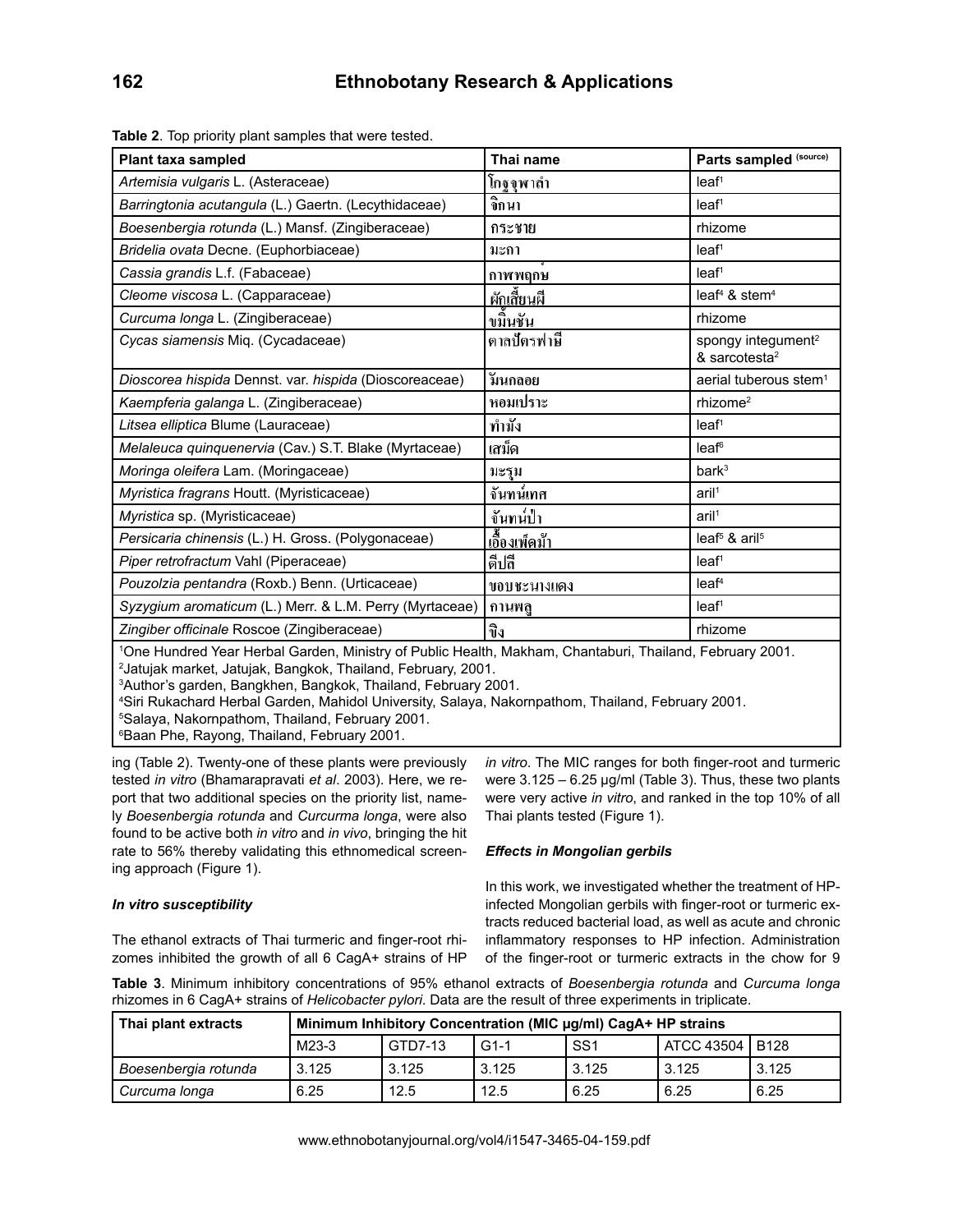|                                 | Table 4. Reduction in acute and chronic inflammatory parameters, erosion and cryptitis induced by Helicobacter pyrlori |  |  |
|---------------------------------|------------------------------------------------------------------------------------------------------------------------|--|--|
| infection in Mongolian gerbils. |                                                                                                                        |  |  |

| <b>Treatment</b>                                                                                                                                                                                                                                                             | <b>Epithelial Cell</b><br><b>Degeneration</b> | <b>Erosion</b> | <b>Cryptitis</b> | <b>Chronic Inflammation</b> |              | <b>Acute Inflammation</b> |            |
|------------------------------------------------------------------------------------------------------------------------------------------------------------------------------------------------------------------------------------------------------------------------------|-----------------------------------------------|----------------|------------------|-----------------------------|--------------|---------------------------|------------|
| Group (n)                                                                                                                                                                                                                                                                    |                                               |                |                  | Mucosal                     | Submucosal   | Mucosal                   | Submucosal |
| A(10)                                                                                                                                                                                                                                                                        | O                                             | 0              |                  |                             |              | 0                         |            |
| B(10)                                                                                                                                                                                                                                                                        | 2.0                                           | 2.0            | 1.1              | 2.5                         | 1.8          | 2.2                       | 1.5        |
| C(10)                                                                                                                                                                                                                                                                        | $0.3**$                                       | $0.2**$        | $0.25**$         | $1.0*$                      | $0.3**$      | $0.7*$                    | $0.1*$     |
| D(10)                                                                                                                                                                                                                                                                        | 1.5                                           | $1.0*$         | $0.5*$           | $1.2*$                      | $0.8*$       | 2.0                       | 0.9        |
| Group A: no treatment and no Helicobacter pylori challenge.<br>Group B: Helicobacter pylori challenge but no treatment.<br>Group C: Helicobacter pylori challenge treated with finger-root extract.<br>Group D: Helicobacter pylori challenge treated with turmeric extract. |                                               |                |                  |                             | * $P < 0.05$ | ** $P < 0.01$             |            |

weeks, at a dose of 100 mg/kg bw, did not adversely affect food intake or body weights of the gerbils. The results of this experiment are shown in Table 4. In Group A, no HP was be detected, nor was any inflammation observed. In Group B, 80% of animals inoculated with HP were infected and developed severe gastritis with edema and hemorrhage in the antrum. Microscopic erosion with infiltration was observed with marked infiltration of inflammatory cells in the lamina propria and submucosa. This infiltration was predominantly polymorphonuclear leukocytes and lymphocytes, although some macrophages and neutrophils were also observed. Gastric changes were also severe in the pyloric region, but moderate in the fundic region. The average microscopic score for gastritis of the HP-inoculated control animals (Group B) was 2.5, while in the negative control animals (Group A), the average microscopic score was 0 (Table 4). The average stomach weight of control gerbils inoculated with HP was approximately 1.5 fold of that for animals without inoculation.

Treatment with the finger-root extract for 9 weeks significantly reduced HP load in challenged Mongolian gerbils as compared with Group B ( $p < 0.05$ ; Figure 2). The parameters of HP-induced acute and chronic inflammation were also significantly (p < 0.05) decreased in Group C as compared with the HP-challenged untreated Group B. (Table 4). Both chronic (mean: 2.5 vs. 1.0; control vs. extract, respectively) and acute mucosal (mean: 2.2 vs. 0.7; control vs. extract, respectively,  $p < 0.05$ ) inflammation scores, as well as acute and chronic submucosal inflammatory parameters (mean: 1.8 vs. 0.3 and 1.5 vs. 0.1 control vs. extract respectively,  $p < 0.01$ ) were decreased in gerbils treated with the finger-root extract. These changes were paralleled by significant reductions in the severity of epithelial cell degeneration (2.0 control vs. 0.3 extract, p < 0.05), cryptitis (1.1 control vs. 0.25 extract,  $p < 0.05$ ) and erosions (2.0 control vs. 0.2 extract, p < 0.01). Thus, treatment significantly reduced both acute and chronic muscosal and submucosal inflammation, cryptitis, as well as epithelial cell degeneration and erosion induced by HP infection (Table 4). Importantly, the extract did not increase morbidity or mortality of the animals.

Treatment with the turmeric extract (Group D) did not significantly reduce bacterial load or acute inflammatory parameters as compared with group B, but did significantly (p < 0.05) reduce HP-induced chronic mucosal and submucosal inflammation, cryptits, and erosion. Chronic mucosal (mean: 2.5 vs. 1.2; control vs. extract, respectively, p < 0.05) and submucosal inflammatory parameters (mean: 1.8 vs. 0.8, control vs. extract respectively, p < 0.05) were decreased in gerbils treated with turmeric (Table 4).

#### **Discussion**

Thailand has long incorporated the use of food and spice plants into everyday medical practice. This custom was introduced to Thailand with Buddhism 700-1000 years ago (Bunyapraphatsara 1990). While the practice was interrupted during the wars in Thailand in the mid-eighteenth century, King Rama III later revived it again, in 1821 (Bu-



**Figure 2**. Reduction in bacterial load per treatment group. Group A, Monogolian gerbils were not challenged with HP; Group B, Mongolian gerbils challenged with HP but received no treatment; Group C, Mongolian gerbils challenged with HP but received treatment of 100 mg/kg b.w. of finger-root extract (p < 0.05); Group D, Mongolian gerbils challenged with HP and received treatment of turmeric extract (100 mg/kg b.w.)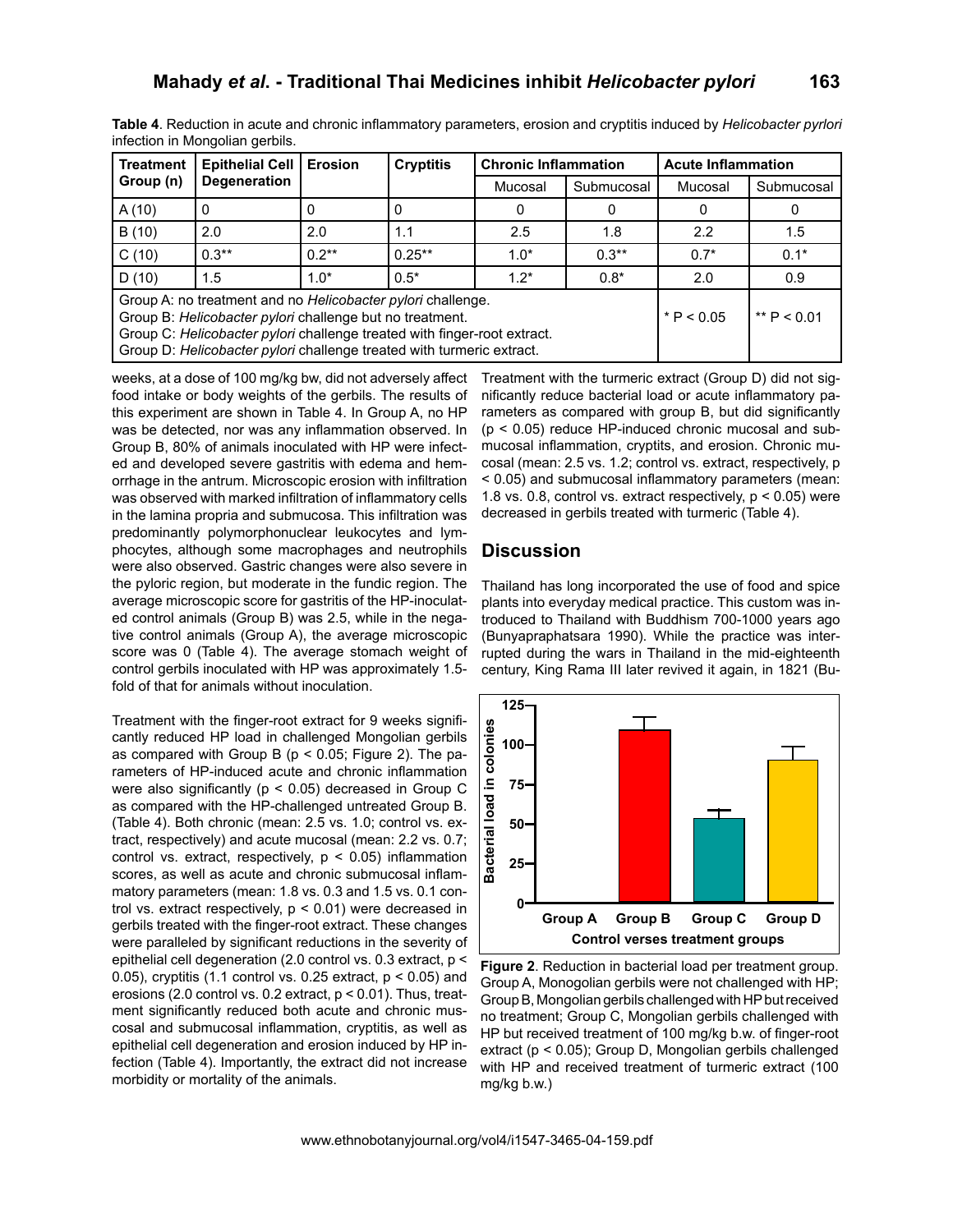nyapraphatsara 1990). Hundreds of stone plaques inscribed with knowledge of all kinds including medical texts, were established at Wat Photharaam, an old temple built during the Ayuthaya period. Royal medical texts were complied in 1871 by a committee of medical doctors appointed by King Rama V were revised and published, and are the basis for Thai traditional medicine practice today (Bunyapraphatsara 1990). This ethnomedical approach to healthcare is currently promoted by the Thai government, through the Ministry of Health. Thus, unlike the West, ethnomedicine in Thailand is not an alternative, but is actually integrated into standard medical care, as for many people in Thailand become the mainstay of pharmacotherapy.

*Curcuma longa* (turmeric) has been used in Thailand for hundreds of years for the treatment of peptic ulcer disease (Mahady *et al*. 2002). Curcumin (Figure 3), one of the polyphenolic chemical constituents derived from turmeric rhizomes has been shown to prevent gastric and colon cancers in rodents. Many mechanisms have been proposed for the chemopreventative effects, however here we demonstrate that turmeric inhibits the chronic inflammatory responses to HP infection, as well as erosion and cryptitis *in vivo*. Interestingly, the chemical structure of the curcurmin is similar to that of the gingerols from Zingiber officinale (ginger), that are also very active against HP infections (Figure 2; Mahady *et al*. 2003a).

The second plant species tested in this work, *Boesenbergia rotunda* (L.) Mansf. (Zingiberaceae, finger-root) was also very active both *in vitro* and *in vivo*. Finger-root is used frequently in Thai cooking as a culinary spice, as well as ethnomedically to treat gastrointestinal ailments and oral diseases. In this investigation, finger-root extracts reduced HP load and the acute and chronic inflammatory



**Figure 3**. Structures of the gingerols, the anti-HP constituents of ginger (*Zingiber officinale*) and the curcumins, the active constituents of turmeric (*Curcuma longa*).

response to HP challenge in the Mongolian gerbil model. The HP strain used for this investigation was B128, a cag+ strain of HP. CagA is the strain-specific HP gene that is linked to the development of premalignant and malignant histological lesions, and thus infections caused by cagA+ strains significantly increase the risk for developing severe gastric inflammation, atrophic gastritis and noncardia gastric adenocarcinoma (Censini *et al*. 1996). Loss or inactivation of the entire cag locus profoundly attenuates the severity of gastritis and development of atrophy in Mongolian gerbils infected with *H. pylori* (Magari *et al*. 2005). Thus, cag+ strains induce more inflammation than cag- strains and chronic inflammation is thought to play a central role in the accumulation of genetic events leading to transformation and cancer by increasing the number of target cells or by promoting the proliferation of initiated cells. (Magari *et al*. 2005).

#### **Conclusions**

Our investigations have demonstrated that the ethnomedical use of specific Thai plants for the treatment of gastrointestinal disorders have a plausible mechanism of action in that they inhibit the growth of HP *in vitro* and *in vivo*. In fact, using an ethnomedical approach to screen for inhibitors of HP, led to a 56% hit rate, of which 78% of the plant extracts were very active with a an MIC of < 50 μg/ml *in vitro*. More importantly, in experiments with Mongolian gerbils, finger-root significantly reduced bacterial load, and both finger-root and turmeric treatments significantly reduced the acute and chronic inflammatory response to HP infections. These data suggest that not only can these Thai plants be used for the prevention and treatment of HP infections and they may also be chemopreventative against gastric cancer, which may explain the lower incidence of gastric cancer in Thailand.

## **Acknowledgement**

This publication was made possible by Grant Number AT00412-02 from the National Center for Complementary and Alternative Medicine, NIH. The contents are solely the responsibility of the authors and do not necessarily represent the official views of the NCCAM or NIH.

## **Literature Cited**

Anon. 2006. *World Health Organization. Cancer fact sheet*. www.who.int/mediacentre/factsheets/fs297. Accessed May 5, 2006.

Atisook, K., U. Kachinthorn, P. Luengrojanakul, T. Tanwandee, P. Pakdirat, & A. Puapairoj. 2003. Histology of gastritis and *Helicobacter pylori* infection in Thailand: A nationwide study of 3776 cases. *Helicobacter* 8:132-141.

Bhamarapravati, S., S.L. Pendland & G.B. Mahady. 2003. Extracts of spice and food plants from Thai traditional med-